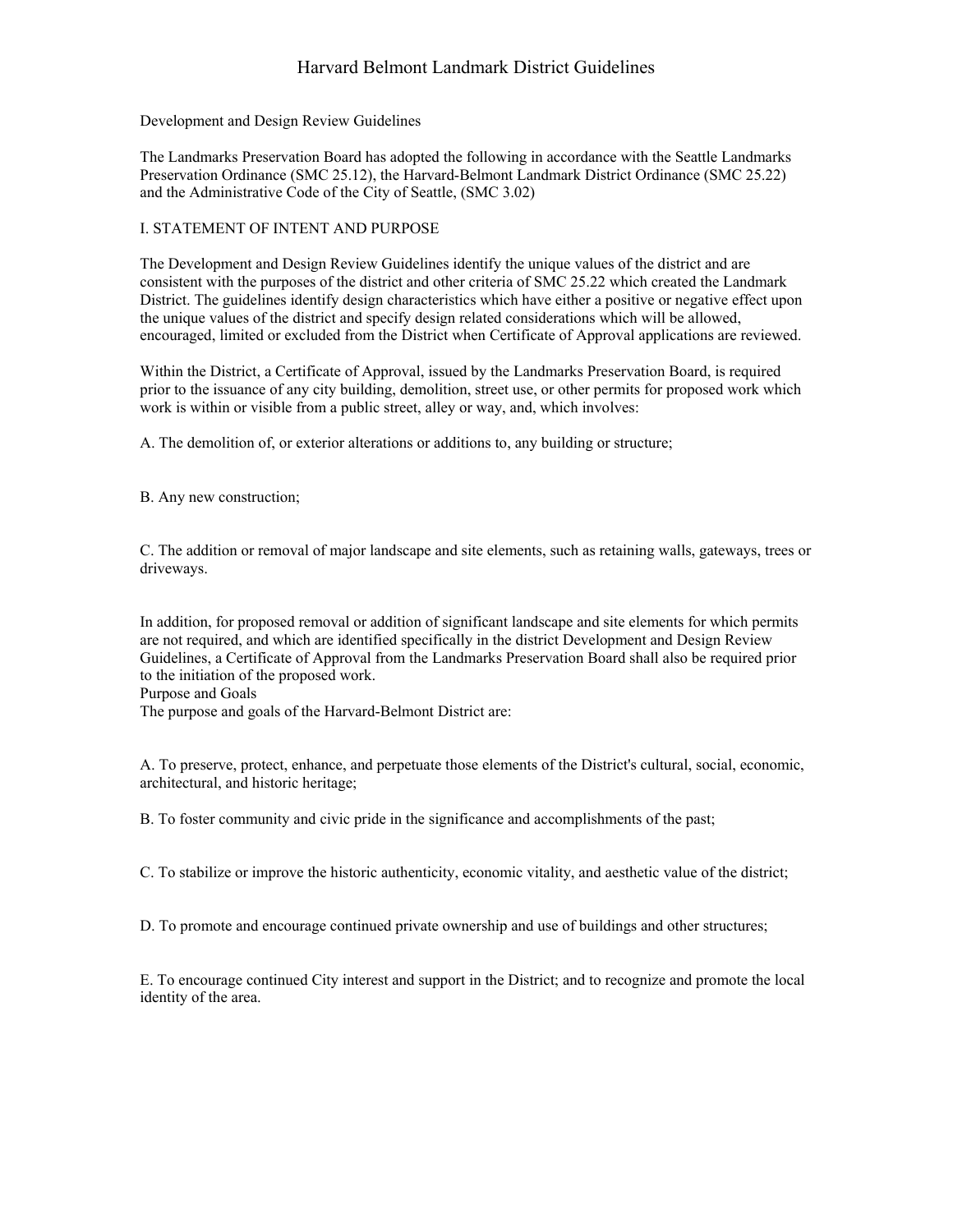#### 2. CRITERIA AND VALUES

The Board shall consider the following criteria/values in the utilization of its Guidelines:

A primary quality of the Harvard-Belmont Landmark District is that existing development respects (observes) the privacy of nearby properties.

Another primary quality of the Harvard-Belmont Landmark District is that scenic views have not been exploited at the expense of greenery and privacy.

The category of the building shall be considered when changes are proposed. Category 1 buildings are the most important in the district and these properties shall, to the greatest extent possible, retain the intrinsic historic values recognized when the district was formed.

A significant number of buildings within the Harvard-Belmont Landmark District individually embody distinctive characteristics of early twentieth century eclectic residential architectures. These buildings and the mature landscaping which forms their backdrop, collectively create a contiguous streetscape and a neighborhood that are compatible in terms of design, scale, and use of materials.

Building Categories The buildings within the District are categorized as follows:

Category 1: Buildings and significant landscape elements with an identifiable architectural or historic significance in satisfaction of the appropriate criteria of the Seattle Landmark Ordinance (SMC 25.12) These buildings characterize a distinctive architectural style, or contain elements of design, detail, materials, or craftsmanship which are characteristic of an architectural period. The preservation of these elements is of primary importance to the District. May also include historic sites.

Category 2: Buildings or sites with less architectural significance. However, because of scale, design, use of materials, or location, these buildings make a positive and compatible contribution to the character and appearance of the area as a whole and to the Category 1 buildings in particular.

Category 3: Buildings or sites with neither architectural nor historic significance. They make no significant contribution to the visual or physical quality of the area. Any future development of these sites will be of concern to the continued quality of the District.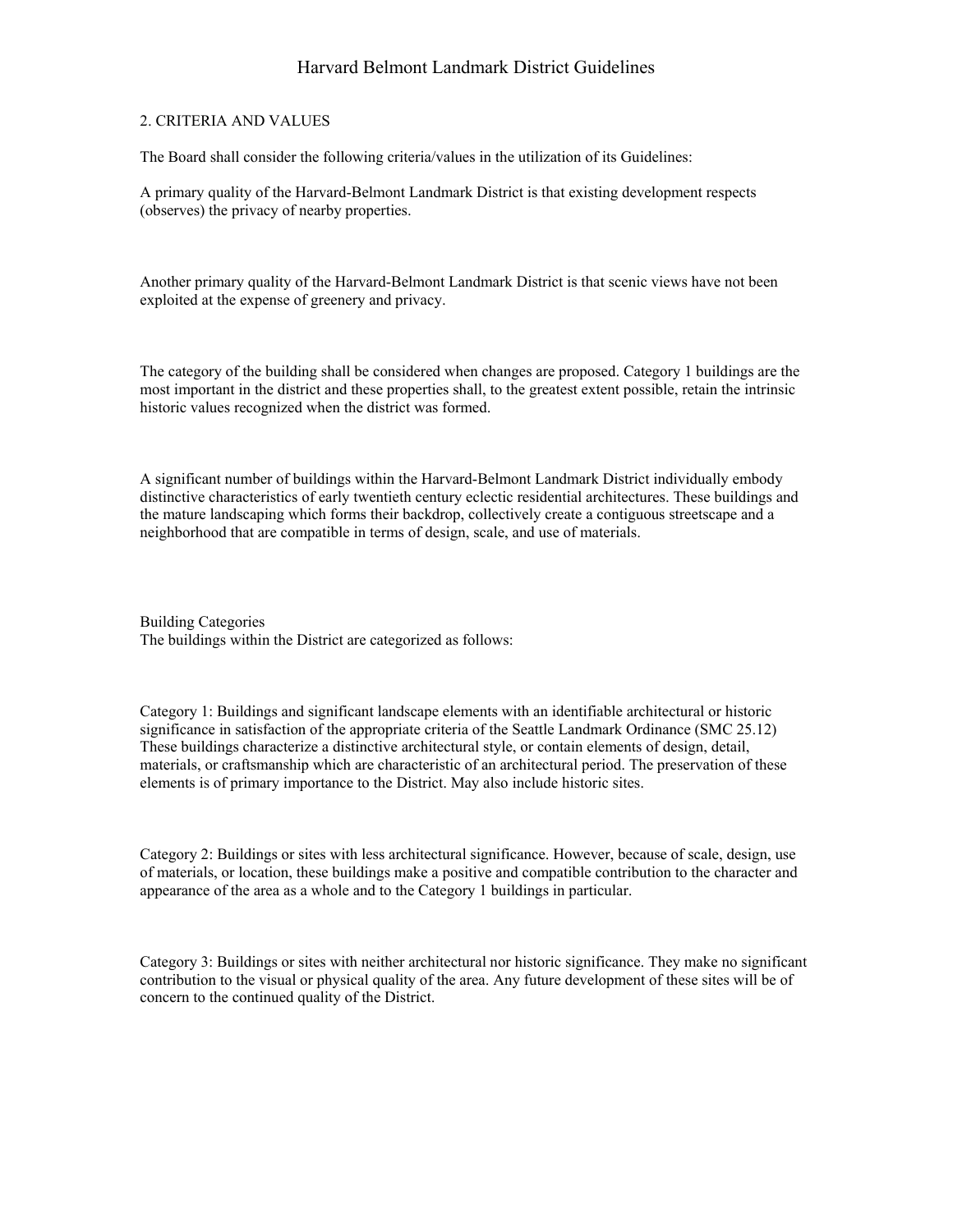### 3. GUIDELINES

### A. PROCEDURE

Any concept, design or plan submitted for review shall be considered only if it conforms to current zoning.

## B. SETTING

1. General

Guideline: New development in the District should not obstruct existing views. The ultimate height of new trees and other landscaping should be considered so that they do not become so dense that views are blocked.

Guideline: The height of new buildings and additions should be similar to the heights of adjacent properties so that the relationship of building heights and the land contour remains the same.

Guideline: Where possible changes in grade should be handled by contouring the land. Retaining walls when necessary shall keep to the minimum height required.

Guideline: Preserve and enhance the unusual spaces created by the irregular streets.

### 2. The Block

Guideline: Maintain yard space, especially that of front and side yards visible from the street. Front yards should not be used for parking areas. Protect or add trees and landscaping to help reinforce yard edges. Guideline: Maintain the pattern of primary building entrances facing the street. Renovations should preserve the original building entrances facing the street. New construction should locate the primary entrance facing the street.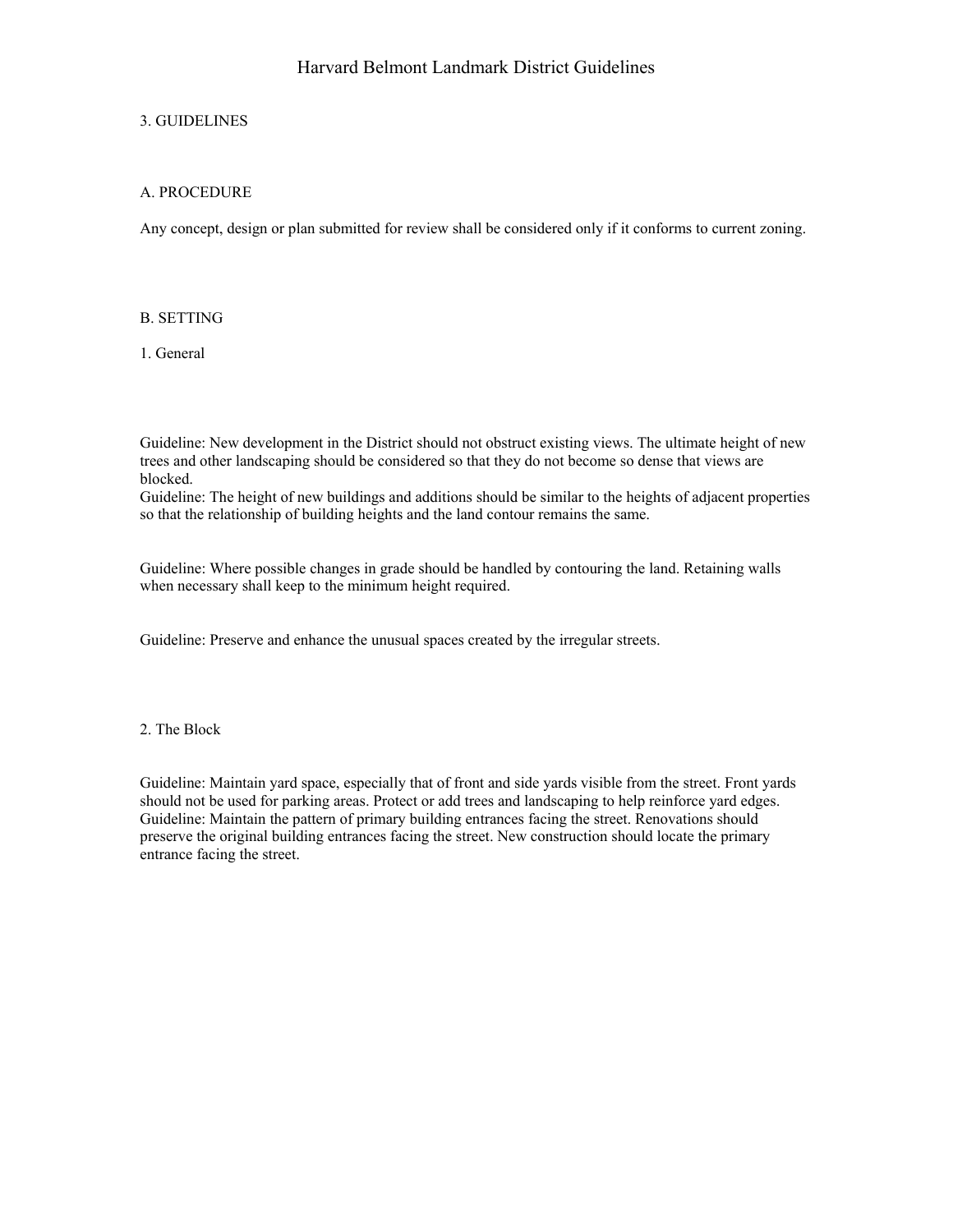Guideline: Maintain the pattern of spaces between buildings.

### C. INDIVIDUAL BUILDINGS

#### 1. Additions or renovations

Guideline: Additions should be sympathetic to the original design and should not, except as additions, change the character of the original structure which is being preserved. Guideline: The imitation of historic styles is strongly discouraged, new buildings should be compatible with older structures, especially in terms of other guideline criteria. But they should also be a true product of the present, not a false product of the past.

Guideline: Preserve the visual quality of individual facades including use of materials, form and structure.

Guideline: The exterior materials used for additions shall be similar to exterior materials used in the original building and should be finished in ways that are consistent with the original building.

#### 2. Building Components

Guideline: Building components should be similar in size and shape to those already in use along the street. Guideline: The use of wood, brick and stucco is strongly encouraged in new construction. If brick is used consider creating contemporary interpretations of patterned brick. When brick facades are renovated, do not cover up existing patterns, and do not paint over them unless absolutely necessary.

Guideline: If concrete is used as a finish material special consideration shall be given to insure visual compatibility with the district.

Guideline: Maintaining variety in building materials is acceptable as long as other design criteria are met.

#### 3. Landscaping:

Guideline: Maintain existing landscaping, especially the mature trees.

Guideline: Maintain the alignment and spacing of street trees. Planting street trees where none now exist is encouraged. Existing street trees are important and pruning should be done only in a professional manner to maintain the trees health and to retain the natural form.

Guideline: Maintain a clear separation between sidewalk and street and between sidewalk and site.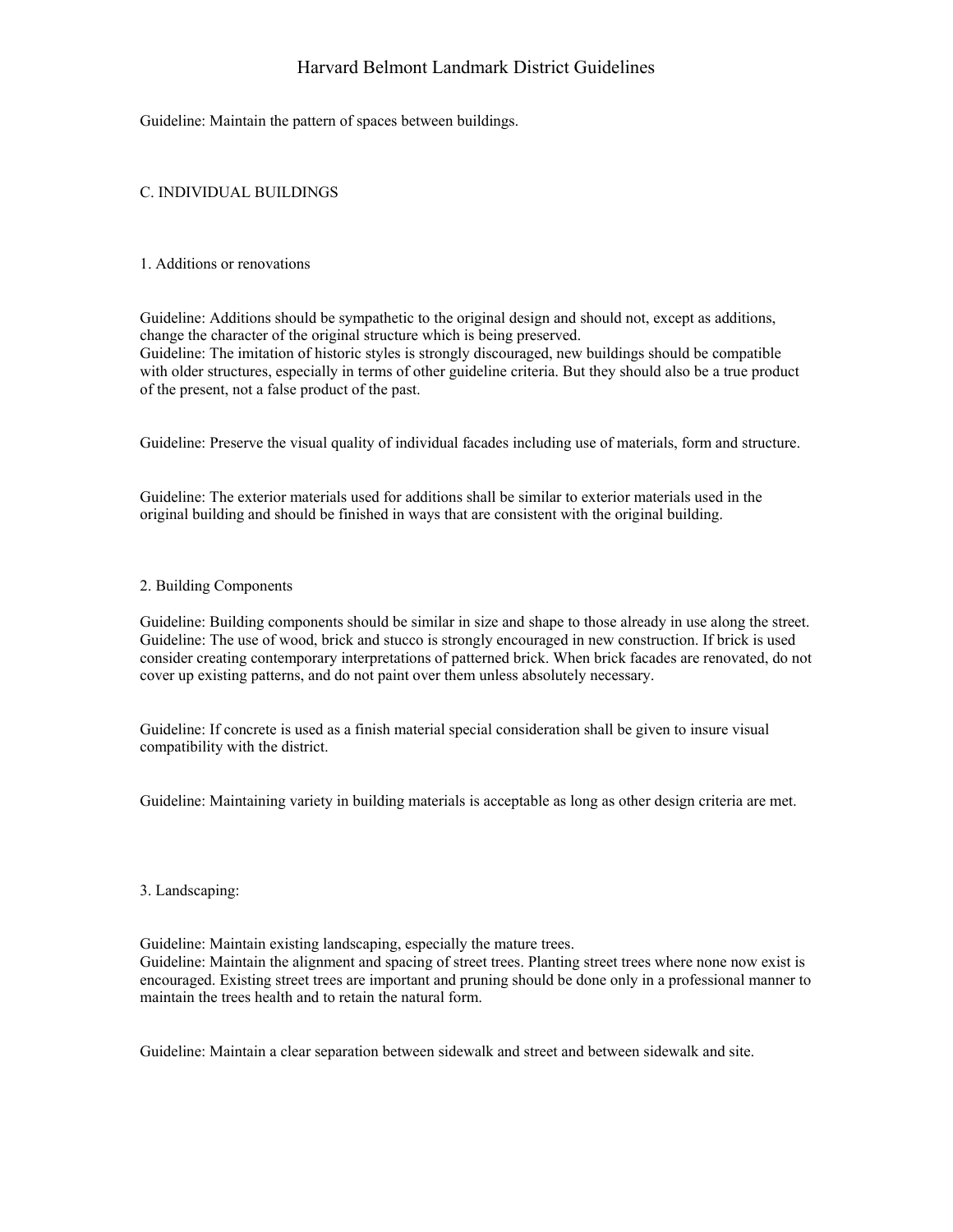Guideline: Keep the space between sidewalk and street as a green planting space maintaining the same width wherever possible. Ground covers may be used in place of grass. Do not use crushed rock, concrete or similar materials as the major surface material.

Guideline: Privacy of existing properties should be preserved.

4. Fences and Walls:

Guideline: If fencing is required, low fences are encouraged especially in front yards to maintain the existing openness of the district. Guideline: Fencing and wall materials shall be consistent with the district.

Guideline: Planting is encouraged to soften the visual appearance of fencing and walls.

5. Other Building Elements:

Guideline: Building elements such as shutters, brackets, porches, etc., should at least look functional. (Porches should actually shelter entrances, brackets should actually support something).

#### 6. Parking:

Guideline: Granted parking is a problem in the District. Therefore, a variety of parking solutions may be necessary. Every effort shall be made to limit visibility from the street. Maximize screening of parking when it is visible from the street. When possible the parking should be located to the rear of the building, and access should be limited to a single minimum sized curb cut.

D. SIGNS

Guideline: Keep signs relatively small and subordinate to the building. Signs that flash, blink, revolve or are otherwise in motion or appear to be in motion, or signs that vary in intensity shall not be permitted. Sign lighting should be subdued, incandescent and front-lit from the exterior rather than back-lit of the fluorescent type. Signs shall be designed to minimize glare on existing buildings.